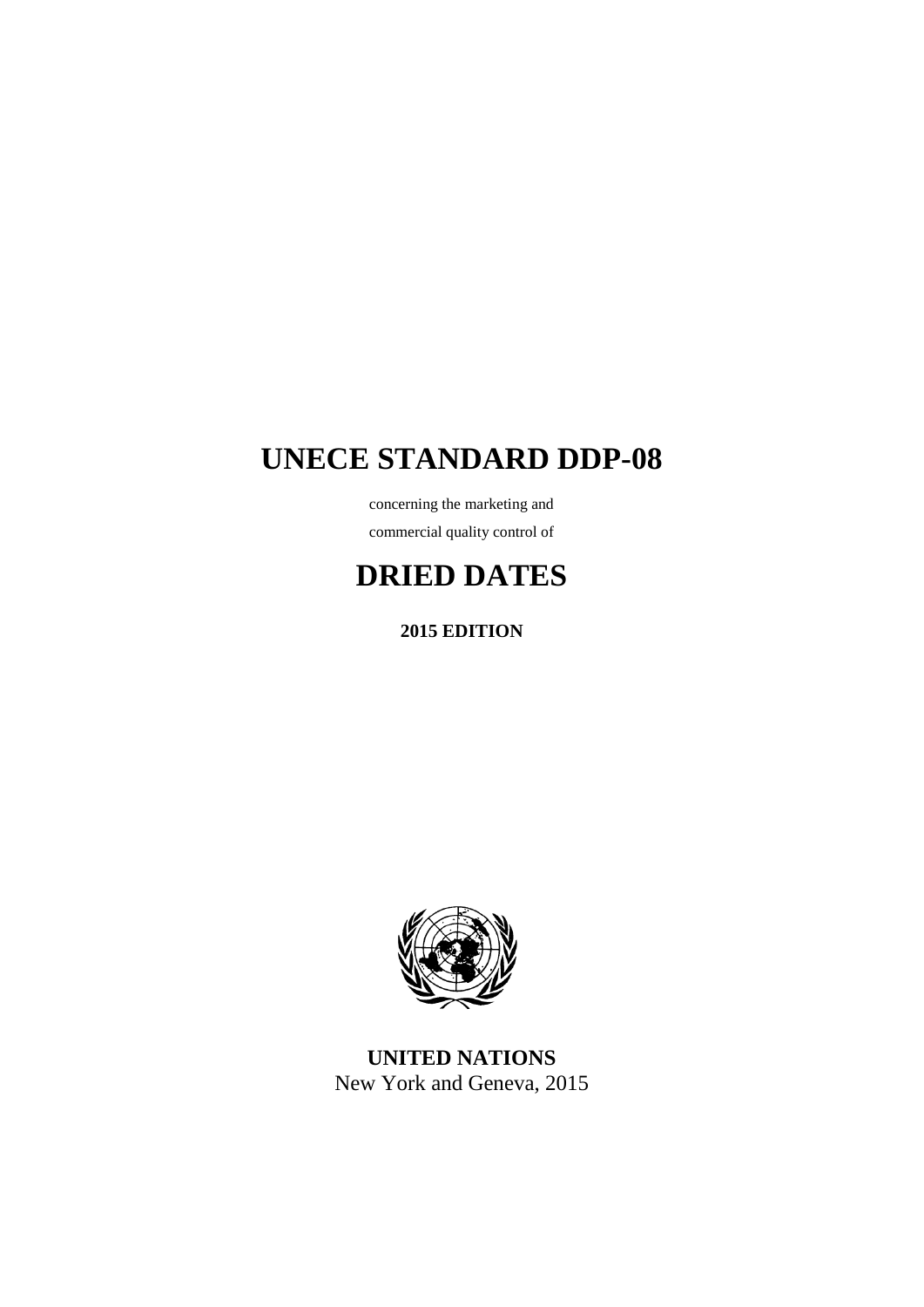#### **NOTE**

#### **Working Party on Agricultural Quality Standards**

The commercial quality standards developed by the United Nations Economic Commission for Europe (UNECE) Working Party on Agricultural Quality Standards help facilitate international trade, encourage high-quality production, improve profitability and protect consumer interests. UNECE standards are used by Governments, producers, traders, importers and exporters, and other international organizations. They cover a wide range of agricultural products, including fresh fruit and vegetables, dry and dried produce, seed potatoes, meat, cut flowers, eggs and egg products.

Any member of the United Nations can participate, on an equal footing, in the activities of the Working Party. For more information on agricultural standards, please visit our website [http://www.unece.org/trade/agr/welcome.html.](http://www.unece.org/trade/agr/welcome.html)

The new Standard for Dried Dates is based on document ECE/CTCS/WP.7/2015/14, reviewed and adopted by the Working Party at its seventy-first session.

**Following the decision by the Working Party at its seventy-first session to change the title of the standard DDP-08 from "dates to "dried dates", all references to "dates" in the present standard refer to dried dates.**

The designations employed and the presentation of the material in this publication do not imply the expression of any opinion whatsoever on the part of the United Nations Secretariat concerning the legal status of any country, territory, city or area or of its authorities, or concerning the delimitation of its frontiers or boundaries. Mention of company names or commercial products does not imply endorsement by the United Nations.

All material may be freely quoted or reprinted, but acknowledgement is requested.

Please contact us at the following address with any comments or enquiries:

Agricultural Standards Unit Division of Economic Cooperation and Trade United Nations Economic Commission for Europe Palais des Nations CH-1211 Geneva 10, Switzerland E-mail: [agristandards@unece.org](mailto:agristandards@unece.org)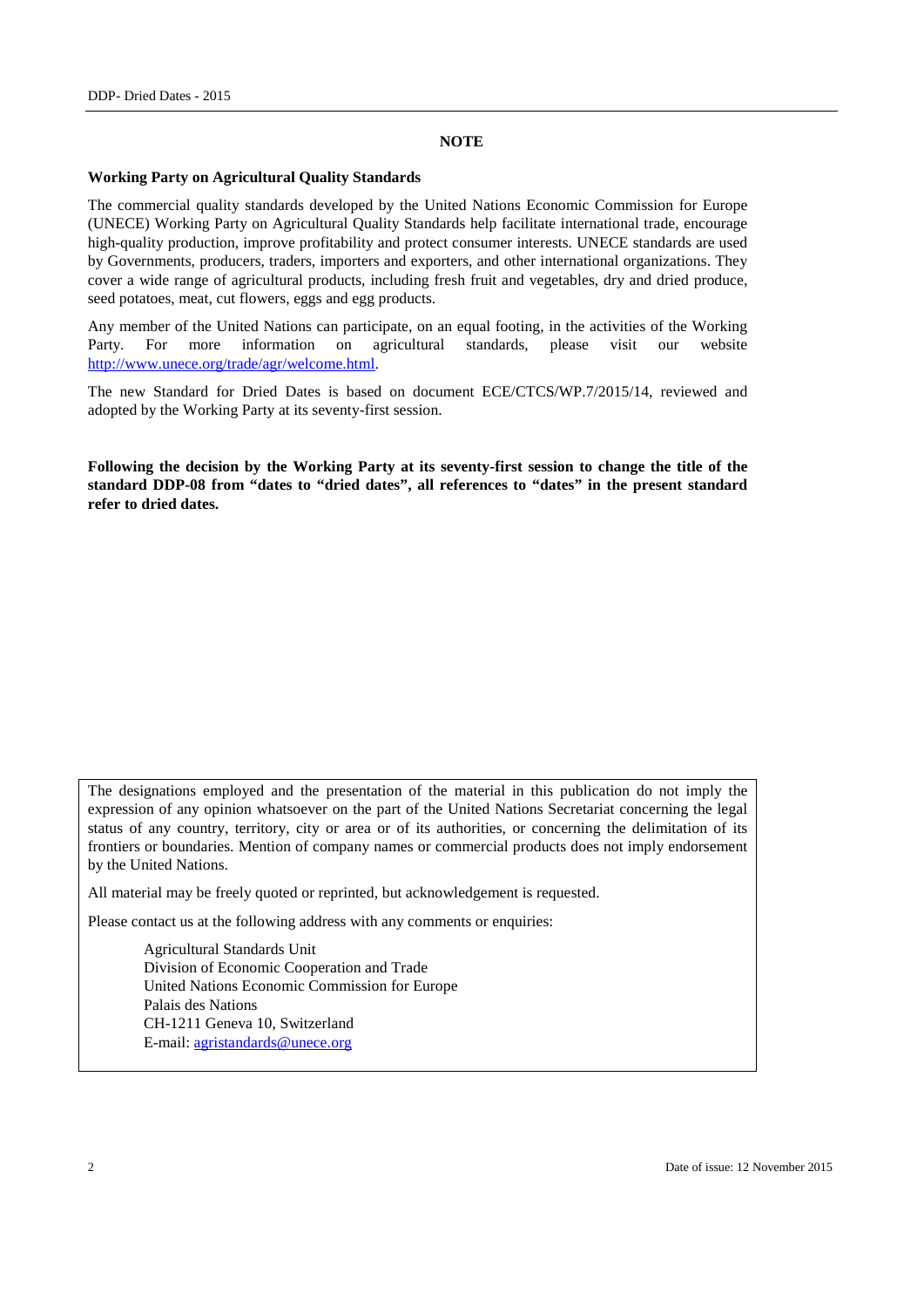## **UNECE standard DDP-08 concerning the marketing and commercial quality control of Dried Dates[1](#page-2-0)**

## **I. Definition of produce**

This standard applies to pitted and unpitted dates in their natural state or washed, rehydrated, dried, and/or coated and/or pasteurised from varieties (cultivars) grown from *Phoenix dactylifera* L. intended for direct consumption. It does not apply to dried dates for industrial processing.

## **II. Provisions concerning quality**

The purpose of the standard is to define the quality requirements of dates at the exportcontrol stage, after preparation and packaging.

However, if applied at stages following export, the holder shall be responsible for observing the requirements of the standard. The holder/seller of products not in conformity with this standard may not display such products or offer them for sale, or deliver or market them in any other manner.

#### **A. Minimum requirements[2](#page-2-1)**

In all classes, subject to the special provisions for each class and the tolerances allowed, the dates must display the following characteristics:

- intact; dates affected by mashing, tearing, breaking of the skin, leaving the pit visible so that the appearance of the fruit is noticeably affected is excluded
- sound; produce affected by rotting or deterioration such as to make it unfit for human consumption is excluded
- clean, practically free of any visible foreign matter; excluding coating ingredients
- free from living pests whatever their stage of development
- free from pest damage visible to the naked eye, including the presence of dead insects and/or mites, their debris or excreta
- free from mould filaments visible to the naked eye
- free of fermentation
- free of unripe fruit, i.e. fruit light in weight, stunted or distinctly rubbery in texture
- free of unpollinated fruit; i. e. fruit not pollinated, as indicated by stunted growth, immature characteristics and absence of pit

<sup>&</sup>lt;sup>1</sup> Following the decision by the Working Party at its seventy-first session to change the title of the standard DDP-08 from "dates to "dried dates", all references to "dates" in the present standard refer to dried dates.

<span id="page-2-1"></span><span id="page-2-0"></span> $2$  Definitions of terms and defects are listed in Annex III of the Standard Layout – Recommended terms and definition of defects for standards of dry (Inshell Nuts and Nut Kernels) and dried produce <http://www.unece.org/trade/agr/standard/dry/StandardLayout/StandardLayoutDDP\_e.pdf>.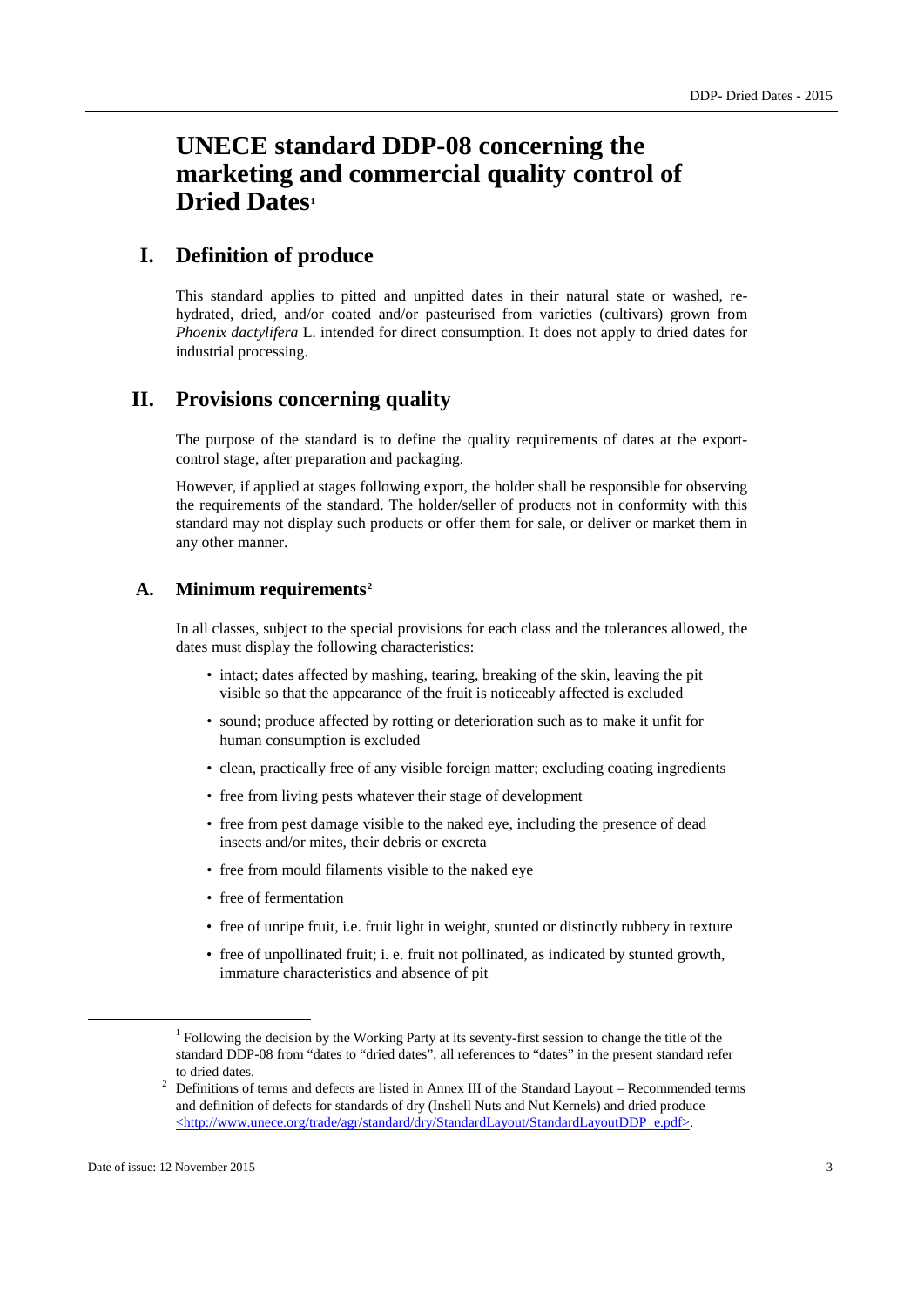- free of blemished fruit; i. e. fruit scarred, discoloured or sunburnt, or having blacknose (noticeable darkening of the head, generally accompanied by severe checking or cracking of the flesh) or side-spot (a very dark patch extending into the flesh) or similar abnormalities affecting an area at least as large as a circle of 7 mm diameter
- free of abnormal external moisture
- free of foreign smell and/or taste.

The condition of the dates must be such as to enable them:

- to withstand transportation and handling
- to arrive in satisfactory condition at the place of destination.

## **B. Moisture content[3](#page-3-0)**

The dates shall have a moisture content not exceeding 26.0 per cent for cane sugar varieties and 30.0 per cent for invert sugar varieties<sup>[4](#page-3-1)</sup>. In their natural state, however, for the variety Deglet Nour the maximum moisture content shall be 30.0 per cent.

#### **C. Classification**

In accordance with the defects allowed in Section IV. Provisions Concerning Tolerances, dates are classified into the following three classes: "Extra" Class, Class I and Class II.

The defects allowed must not affect the general appearance of the produce as regards quality, keeping quality and presentation in the package.

## **III. Provisions concerning sizing**

Size is determined by the unit weight of the fruit.

The minimum weight of dates shall be 4.0 g.

## **IV. Provisions concerning tolerances**

Tolerances in respect of quality and size shall be allowed in each lot for produce not satisfying the minimum requirements of the class indicated.

<span id="page-3-0"></span> $3$  The moisture content is determined by one of the methods given in Annex I of the Standard Layout – Determination of the moisture content for dried produce <http://www.unece.org/trade/agr/standard/dry/StandardLayout/StandardLayoutDDP\_e.pdf>. The

<span id="page-3-1"></span>laboratory reference method shall be used in cases of dispute. 4 A list of varieties classified by the nature of their principal sugar component is given in the annex of this standard.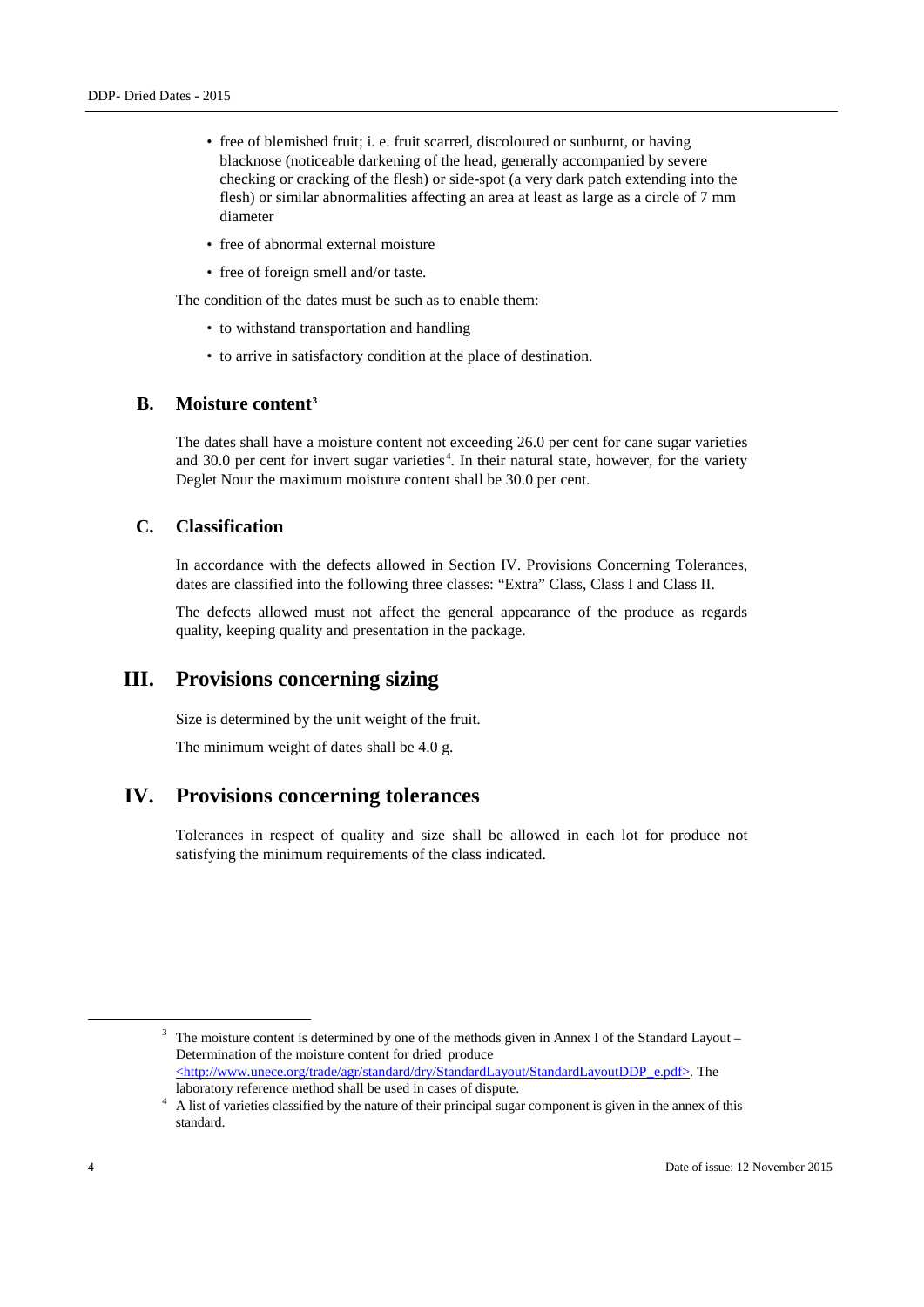#### **A. Quality tolerances**

|                 |                                                                                      | Tolerances allowed<br>percentage of defective produce,<br>by number or weight |                |                |
|-----------------|--------------------------------------------------------------------------------------|-------------------------------------------------------------------------------|----------------|----------------|
| Defects allowed |                                                                                      | Extra                                                                         | Class I        | Class II       |
| (a)             | Tolerances for produce not satisfying the<br>minimum requirements                    | 5                                                                             | 10             | 20             |
|                 | of which no more than                                                                |                                                                               |                |                |
|                 | Immature or unpollinated fruit                                                       | 1                                                                             | $\overline{c}$ | 4              |
|                 | Sour, decayed or mouldy fruit                                                        | $\Omega$                                                                      | 1              | T              |
|                 | Damaged by pests a,b, c                                                              | 3                                                                             | 8              | 12             |
|                 | Blemished, discoloured or blacknose, sunburnt, cracking<br>of the flesh              | 3                                                                             | 5              | 7              |
|                 | Live insects (by number)                                                             | $\Omega$                                                                      | $\Omega$       | $\Omega$       |
| (b)             | Size tolerances                                                                      |                                                                               |                |                |
|                 | Unpitted among pitted fruit (by number)                                              | $\overline{c}$                                                                | 2              | $\overline{c}$ |
|                 | Foreign matter (by weight)                                                           | 1                                                                             | 1              | 1              |
|                 | Dates belonging to other varieties than that indicated on<br>the package (by number) | 10                                                                            | 10             | 10             |
| (c)             | Tolerances for other defects                                                         |                                                                               |                |                |
|                 | For dates not conforming to the minimum size                                         | 10                                                                            | 10             | 10             |

*a* Reservations of Poland and the United Kingdom, which wish to retain the former tolerances: Extra, 2 per cent; Class I, 4 per cent; Class II, 6 per cent.

<sup>*b*</sup> When applying its national legislation, Switzerland does not admit a tolerance higher than 6 per cent for produce damaged by pests.

<sup>c</sup> When applying its national legislation, the United States does not admit a tolerance higher than 5 per cent for produce damaged by pests.

## **V. Provisions concerning presentation**

#### **A. Uniformity**

The contents of each package must be uniform and contain only dates of the same origin, quality and variety.

The visible part of the contents of the package must be representative of the entire contents.

## **B. Packaging**

Dates must be packed in such a way so as to protect the produce properly.

The materials used inside the package must be clean and of a quality such as to avoid causing any external or internal damage to the produce. The use of materials, particularly of paper and stamps bearing trade specifications, is allowed, provided the printing or labelling has been done with non-toxic ink or glue.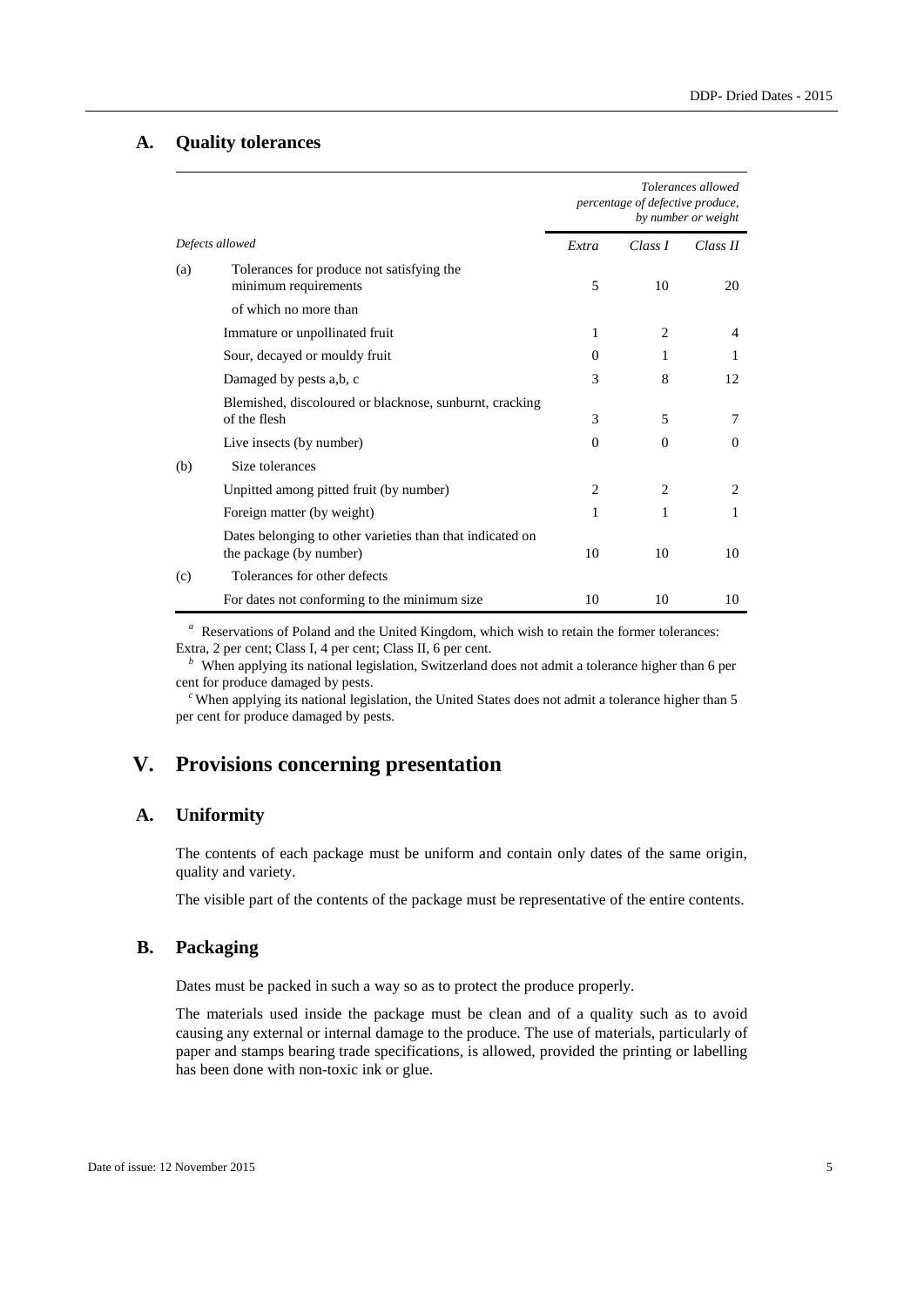Packages must be free of all foreign matter, excluding decorated material (rachis, stems, plastic forks, etc.), in accordance with the table of tolerances in section "IV. Provisions concerning tolerances".

#### **C. Presentation**

Dates must be presented in bags or solid containers. All sales packages within each package must be of the same weight.

Dates may be presented:

- in clusters (consisting mainly of the rachis and the stems to which the fruit is attached naturally)
- in stems (stems which are separated from the rachis and to which the fruit is attached naturally
- separated in individual fruit, arranged in layers, or loose in the package.

Stems presented in clusters or separated from the rachis must be at least 10 cm in length and carry an average of four fruits per 10 cm of length.

Where the dates are presented in stems or clusters, there may be a maximum of 10 per cent of loose dates.

The ends of the stems must be cleanly cut.

## **VI. Provisions concerning marking**

Each package<sup>[5](#page-5-0)</sup> must bear the following particulars in letters grouped on the same side, legibly and indelibly marked and visible from the outside:

## **A. Identification**

Packer and/or Dispatcher:

Name and physical address (e.g. street/city/region/postal code and, if different from the country of origin, the country) or a code mark officially recognized by the national authority<sup>[6](#page-5-1)</sup>.

#### **B. Nature of produce**

- "Dates", when the contents are not visible from the outside
- Name of the variety and/or commercial type (optional)

<span id="page-5-0"></span><sup>&</sup>lt;sup>5</sup> Package units of produce prepacked for direct sale to the consumer shall not be subject to these marking provisions, but shall conform to national requirements. However, the markings referred to shall in any event be shown on the transport packaging containing such package units.

<span id="page-5-1"></span><sup>6</sup> The national legislation of a number of countries requires the explicit declaration of the name and address. However, in cases where a code mark is used, the reference "packer and/or dispatcher" (or equivalent abbreviations) must be indicated in close connection with the code mark, and the code mark should be preceded with the ISO 3166 alpha country code of the recognizing country, if not the country of origin.